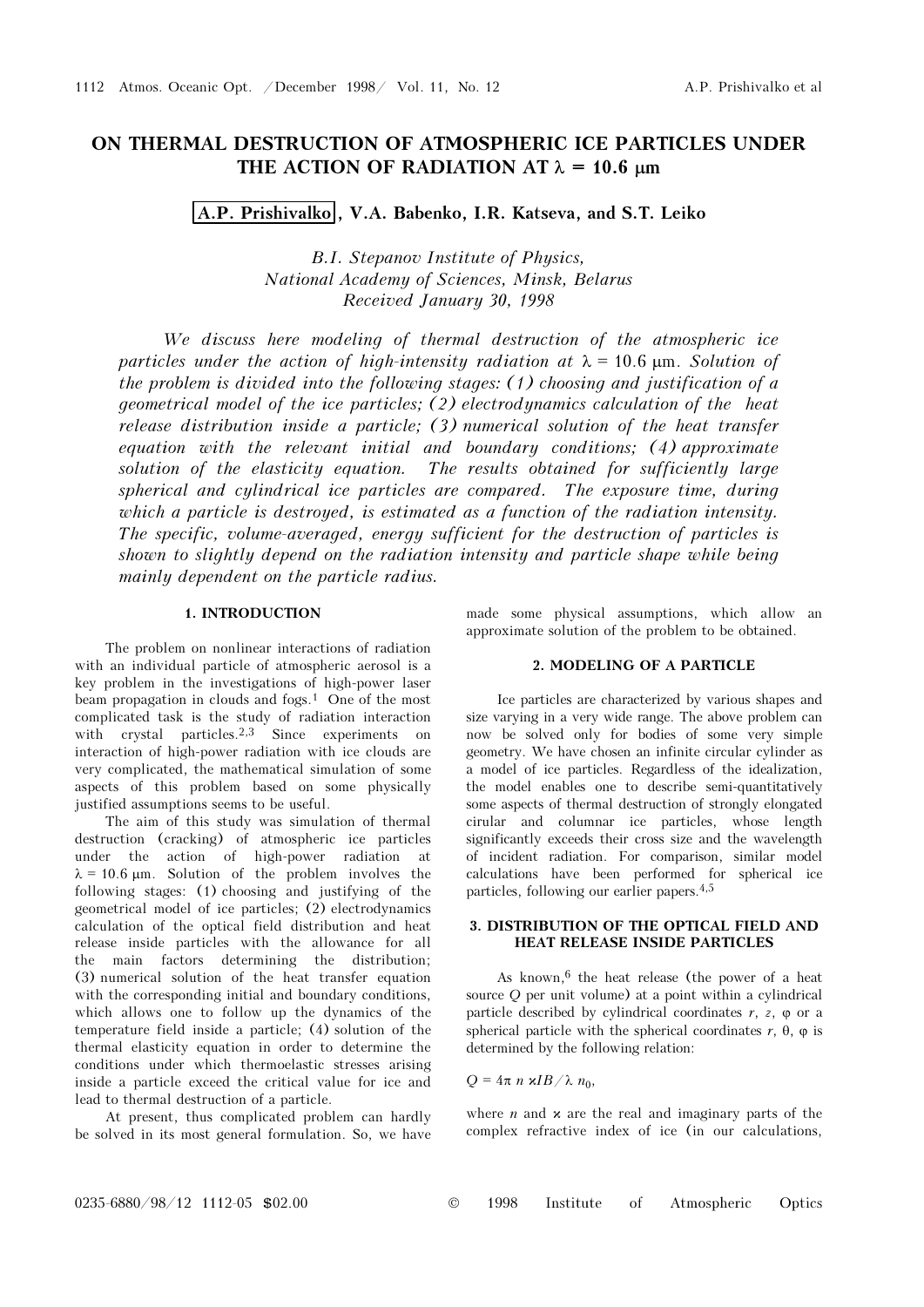we assumed  $n = 1.1013$  and  $x = 0.134$  (Ref. 7)). It was also assumed that the medium around the particle did not absorb radiation and its refractive index is  $n_0 = 1$ . In the above expression,  $\lambda$  is the wavelength of incident radiation;  $I$  is the radiation intensity;  $B = (E_r^* E_r + E_\phi^* E_\phi + E_z^* E_z) / E_0^2$  (for a spherical particle, the subscript z must be substituted by  $\theta$ );  $E_0$ is the strength of the electric field of incident radiation. The values of the electric field components  $E_r$ ,  $E_{\varphi}$ , and  $E_z$  inside the cylinder have been calculated according to the exact theory of diffraction on an infinite cylinder.8,9 However, in contrast to Ref. 9, the cylindrical functions were computed using the continued fraction method<sup>10</sup> and direct calculation of Bessel functions  $J_0$  by the method proposed in Ref. 11. The components  $E_r$ ,  $E_\varphi$ , and  $E_\theta$  in the case of a sphere have been calculated by the Mie theory.6,9

As was noted in Ref. 2, elongated crystals in clouds may have a preferred orientation, i.e., the largest deviation from the horizontal orientation with reference to the Earth's surface does not exceed several degrees. If a high-power radiation source is on the ground, it is reasonable to suppose that cylindrical particles are illuminated along the normal  $(\alpha = 0^{\circ})$ . To compare the results obtained for spherical and cylindrical particles and to simplify the calculations, we have assumed the incident wave to be unpolarized. The heat release has been computed for large ice particles with the cross-section radius  $R = 5-70 \text{ }\mu\text{m}$ irradiated with radiation at  $\lambda = 10.6 \text{ }\mu\text{m}$ . The calculated results are not presented here, as they are preliminary for the problem to be solved.

# 4. EQUATION OF THE HEAT TRANSFER IN A PARTICLE

The problem on particle warming up by radiation in an unbounded medium can be reduced to solving the equation of heat transfer with the corresponding boundary and initial conditions. In the case of cylindrical particles, we have

$$
c_p(T) \rho(T) \frac{\partial T(r, \varphi, t)}{\partial t} = \frac{1}{r} \frac{\partial}{\partial r} \left( \lambda_1(T) r \frac{\partial T}{\partial r} \right) +
$$
  
+ 
$$
\frac{1}{r^2} \frac{\partial}{\partial \varphi} \left( \lambda_1(T) \frac{\partial T}{\partial \varphi} \right) + Q(r, \varphi, R).
$$
 (1)

For spherical particles (with no dependence on the angle ϕ, what is valid if the incident wave is unpolarized)

$$
c_p(T) \rho(T) \frac{\partial T(r, \theta, t)}{\partial t} = \frac{1}{r^2} \frac{\partial}{\partial r} \left( \lambda_1(T) r^2 \frac{\partial T}{\partial r} \right) +
$$

$$
+ \frac{1}{r^2 \sin \theta} \frac{\partial}{\partial \theta} \left( \lambda_1(T) \sin \theta \frac{\partial T}{\partial \theta} \right) + Q(r, \theta, R), \qquad (1a)
$$

where  $0 \le r < R$ ;  $0 \le \theta \le \pi$  (sphere) or  $0 \le \varphi \le \pi$ (cylinder); T is the temperature;  $\rho(T)$ ,  $c_p(T)$ , and  $\lambda_1(T)$  are the specific density, specific heat, and heat conductivity. The following conditions must be satisfied for the cylinder:

$$
-\lambda_1(T) \frac{\partial T}{\partial t} \Big|_{r=R} = a [T(R, \varphi, t) - T_{amb}],
$$
  

$$
\frac{\partial T}{\partial \varphi} \Big|_{\varphi=0} = \frac{\partial T}{\partial \varphi} \Big|_{\varphi=\pi} = 0, |T(0, \varphi, t)| < \infty,
$$
  

$$
T(r, \varphi, 0) = T_0,
$$
 (2)

where *a* is the heat exchange coefficient at the interface with the ambient gaseous medium;  $T_{\rm amb}$  is the ambient temperature;  $T_0$  is initial temperature of a particle (the conditions for a sphere can be obtained from the conditions (2) when replacing the coordinate  $\varphi$  by  $\theta$ ).

The algorithm for numerical solution of the systems of equations (1) and (2) is similar to that presented in Ref. 6. An absolutely stable locally onedimensional iteration scheme is being constructed on a space-time grid. The initial problem is put into the correspondence with the difference problem. Thus obtained system of equations is then solved by the sweep method.

The thermal characteristics of the fresh-water ice and their temperature dependence have been taken from Ref. 12. Thus, within the temperature  $T$  range from 210 to 273 K the relations  $\rho = 0.951 - 0.0012 T$ ;  $c_P = 0.0078T - 0.0094$ ,  $\lambda_1 = 0.004685 + 4.8819T^{-1}$  (where ρ is in g/cm<sup>3</sup>; c<sub>p</sub> is in J/g ⋅ K; and  $\lambda_1$  is in  $W/(cm^2 \cdot K)$ ) provide for accuracy of 1, 0.16, and 15%, respectively. The coefficient  $a$  can be found from the known relation<sup>13</sup>

$$
a = \beta \frac{p}{\sqrt{2\pi MkT}} \left( c_V + \frac{1}{2} k \right),\tag{3}
$$

where  $\beta$  is the accommodation coefficient  $(\beta \approx 0.7 - 1.0)$ ;  $p$  is the gas pressure near the particle surface;  $M$  is the mass of a gas molecule; T is the gas temperature;  $c_V$  is the heat capacity at constant volume (for nitrogen and air  $c_V = 5k/2$ ); k is the Boltzmann constant. For nitrogen,  $a = 0.0209 / \sqrt{T}$ , in  $W/(cm^2 \text{·K})$ , in the temperature range from 210 to 273 K.

# 5. THE HEATING MODE AND APPROXIMATIONS USED

Suppose that intensity of laser radiation is sufficiently high for quick heating of a particles. In such a case, considerable temperature differences and, consequently, considerable thermoelastic stresses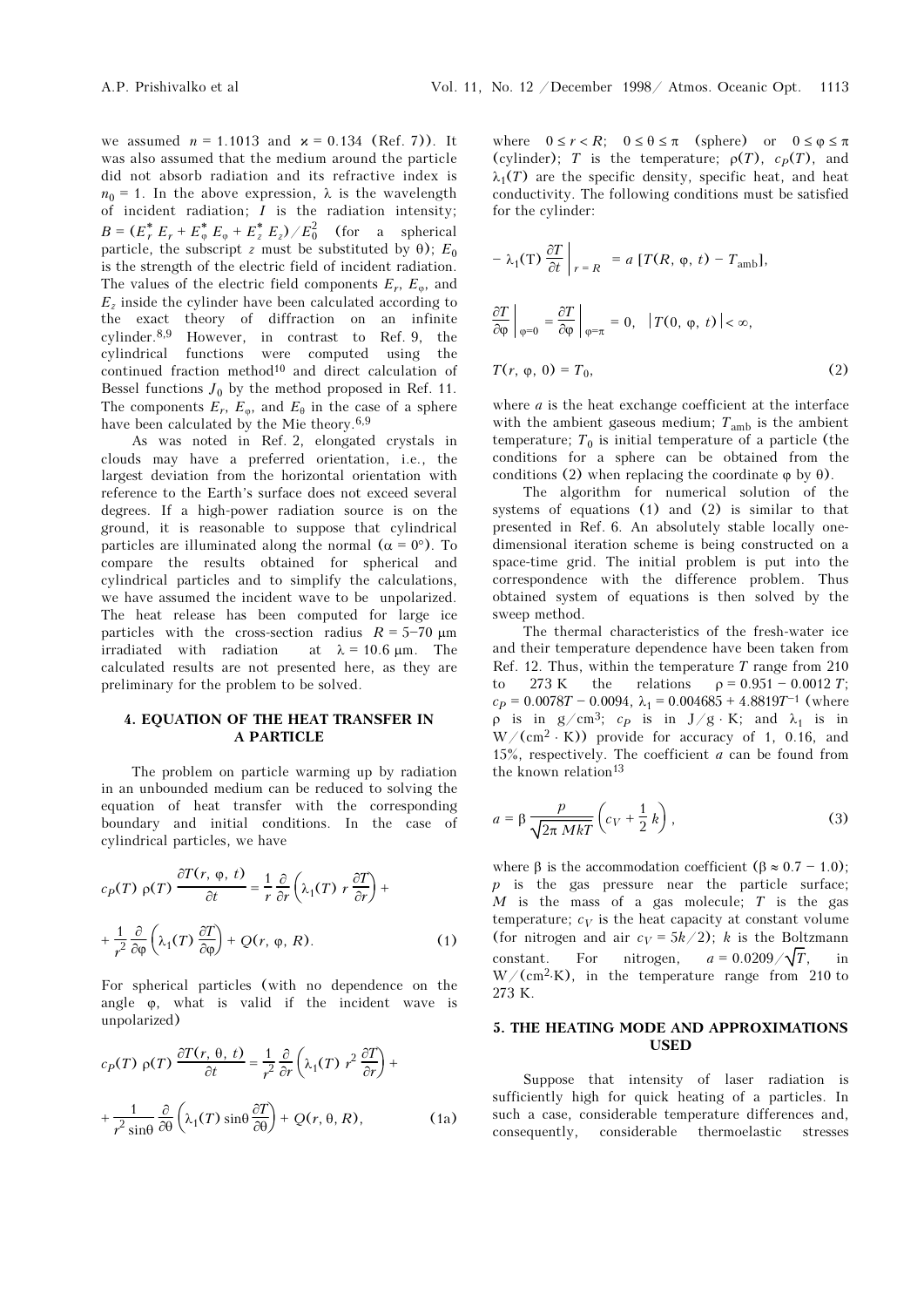should arise inside a particle. In the most general case, the problem of calculation of these stresses requires joint solution of the heat transfer equation (1) and the equilibrium equation<sup>14</sup> for a solid body:

$$
\frac{1-\gamma}{1+\gamma} \text{ grad div } \mathbf{U} - \frac{1-2\gamma}{2(1+\gamma)} \text{ rot rot } \mathbf{U} = \alpha_T \nabla T, \qquad (4)
$$

where **U** is the deformation vector;  $\gamma$  is the Poisson coefficient;  $\alpha_T$  is the linear coefficient of heat expansion for ice. Since solving of the problem in its general form is too difficult, we restrict ourselves, at this stage, to a simplified situation. Considering this situation, it is easy to obtain the results, which are not numerically accurate but giving the general pattern with clear qualitative regularities.

The exact solutions to the problem of thermoelastic stresses in cylindrical or spherical bodies with axially or centrally symmetric temperature distribution are considered in detail in the theory of thermoelasticity.<sup>15-18</sup> It is shown (see, for instance, Ref. 18, Chapter 7) that the maximum stresses occur under heating as tangential components  $\sigma_t$  on the body surface. Let us suppose that the symmetric profile of the temperature distribution has the form of the power dependence on the relative radial coordinate  $x = r/R$ :  $T(x) = T(0) + x^v \Delta T$ , where v is the exponent characterizing the steepness of the profile;  $\Delta T = T(1) - T(0)$ . Then the maximum values of  $\sigma_t$  are expressed through the mechanical properties of the substance and the parameter ν:

$$
\sigma_{t}^{cyl} = -\frac{v}{v+2} \Delta T \frac{2G (1+\gamma)}{1-\gamma} \alpha_{T},
$$
  

$$
\sigma_{t}^{sphere} = -\frac{v}{v+3} \Delta T \frac{2G (1+\gamma)}{1-\gamma} \alpha_{T},
$$
 (5)

where G is the displacement module.

Our numerical calculations of the temperature fields inside cylindrical and spherical ice particles with  $R > 15-20$  μm have revealed the following: if particles are irradiated by high-intensity laser radiation with  $\lambda$  = 10.6 μm, the temperature distribution profile in the irradiated hemisphere along the radius coinciding with the incident beam direction really has the form of exponential function with different  $\nu$  and  $\Delta T$ . The values of v and  $\Delta T$  depend on the radius of a particle, the radiation intensity, and the maximum temperature; and these values vary during heating. The maximum temperature  $T_{\text{max}}$  (on the particle surface) and the maximum temperature differences  $\Delta T$  between the center and the surface take place just on this radius. Since ice is a brittle substance, it is natural to suppose that the point with  $T_{\text{max}}$  is just the point where the cracking limit is achieved. There comes a time when the absolute value of  $\sigma_t$  achieves or exceeds the critical value of the ultimate strength  $\sigma_{cr}$  of the substance.

Although the temperature distribution is evidently not symmetric, we nevertheless apply the solution (5) obtained for an ideally symmetric situation to the radius. This is the main assumption of the paper. Then we can find the critical temperature difference, at which the destruction occurs:

$$
\Delta T_{\rm cr}^{\rm cyl} \ge \left| \frac{\sigma_{\rm cr} (1 - \gamma)}{2G \alpha_T (1 + \gamma)} \frac{(v + 2)}{v} \right|,
$$
  

$$
\Delta T_{\rm cr}^{\rm sphere} \ge \left| \frac{\sigma_{\rm cr} (1 - \gamma)}{2G (1 + \gamma) \alpha_T} \frac{(v + 3)}{v} \right|.
$$
 (6)

Thus, the problem is reduced to solution of inequalities (6) with allowance for the following factors: the mechanical properties of ice (γ, G,  $\alpha_T$ ,  $\sigma_{cr}$ ) varying with temperature and, consequently, in time; the degree of steepness of the temperature profile ν depending on the particle size, the radiation intensity, and the maximum temperature reached by a given time. The value of ν is determined from solution of the problem on the dynamics of the temperature field inside a particle, i.e., from solution of the heat transfer equation with the corresponding initial and boundary conditions.

#### 6. VALUES OF THE MECHANICAL CONSTANTS

Since a heated particle undergoes a stress in compression, we have taken the generalized data<sup>12,19</sup> on the most probable values of  $\sigma_{cr}^{comp}$  (varying from 1.6 to 4.0 MPa as the temperature varies from 273 to 248°C) as the limit stresses. This limit remains practically constant at lower temperatures.

As follows from numerous experimental data, the Poisson coefficients for ice vary not very widely depending on concrete samples and measurement conditions. Reference 12 recommends to use the coefficient  $\gamma \approx 0.36$  for freshwater ice. The tabulated data12 on the temperature dependence of the linear expansion coefficient for ice can be approximated by the expression  $\alpha_T$  [K<sup>-1</sup>] = 1.8859⋅10<sup>-8</sup> T<sup>1.4181</sup> accurate to 4%. The displacement module G varies approximately from 3.07 to 3.36 hPa according to the data of different authors obtained for different samples.<sup>12</sup> If we take the mean value  $G = 3.335$  hPa, then  $M(T) = 1.4973 \cdot 10^4 T^{-1.4181}$  for the temperature from 210 to 250 K and  $M(T) = 5.8991 \cdot 10^3$  - $-69.737 T + 0.27523 T^2 - 3.623.10^{-4} T^3$  for the temperature from 250 to 273 K; where  $M(T)$  is the first, i.e., "mechanicalB factor in the right-hand side of Eq. (6). This more complicated form of the relation for elevated temperatures is caused by the fact that the value of the critical stress  $\sigma_{cr}$  in compression is already not constant within this interval, but temperaturedependent in a rather complicated way (Ref. 12, Table 4.9).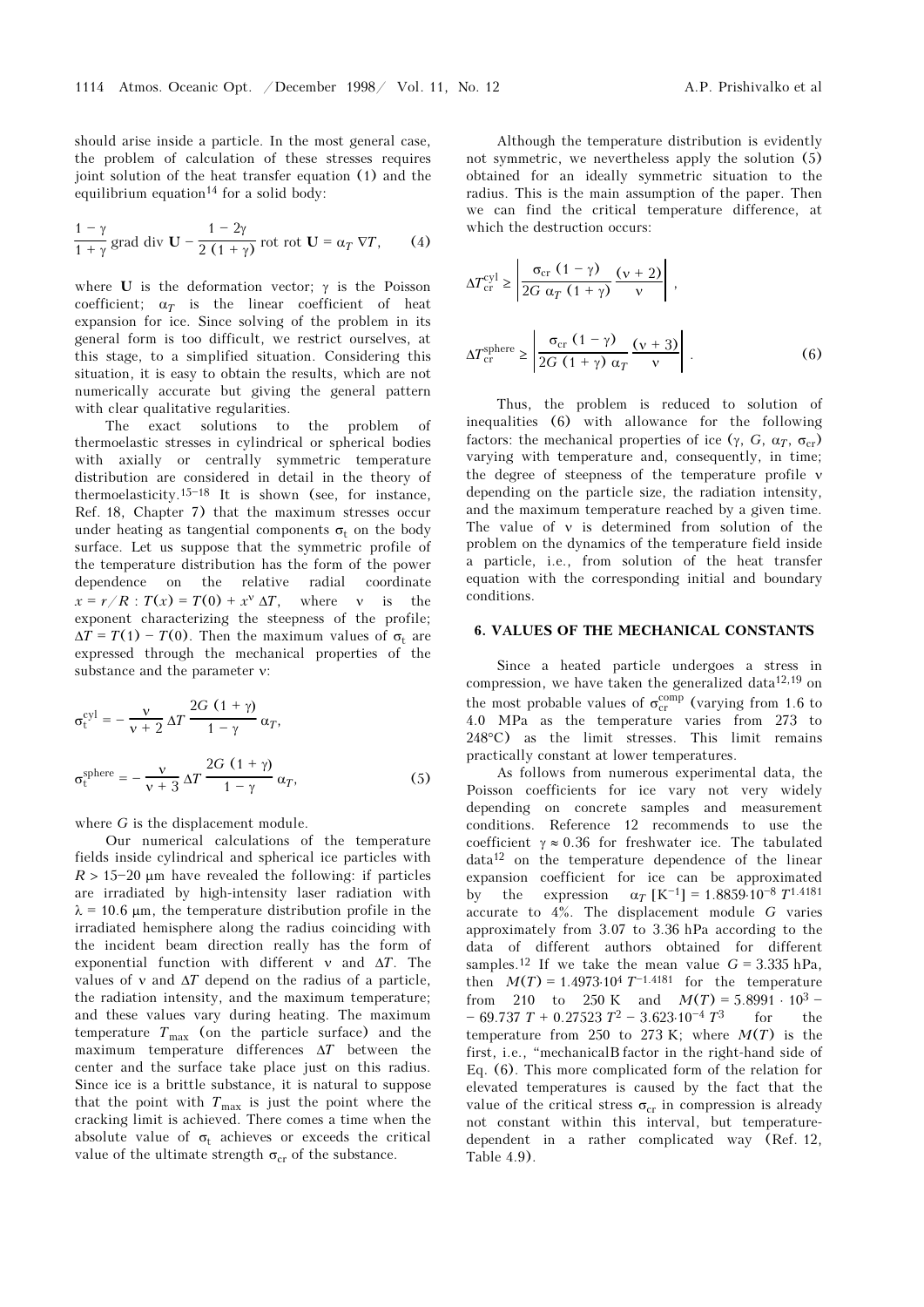#### 7. COMPUTED RESULTS

Before exposure to high-power laser radiation, a particle was supposed to be in the thermal equilibrium with the ambient gaseous medium at the temperature  $T<sub>amb</sub> = 210$  K. Computations were performed for the intensity of laser radiation  $I = 2.10^3 - 10^8$  W/cm<sup>2</sup>. Under these conditions, a particles of any size break down far before its temperature achieves the ice melting point. When analyzing the results, most attention was paid to comparison of spherical and cylindrical particles.

The similar heat release inside large cylindrical and spherical particles leads to very similar character of their heating under exposure to laser radiation with  $\lambda = 10.6$  μm. Some examples are shown in Fig. 1. The behavior of the curves in Fig. 1 confirms that the temperature profile at the main radius can really be described by an exponential function. Small deviations are observed only for not very large particles at relatively low intensities; they are most marked (within 5%) near the irradiated surface. Thus, curves like those presented in Fig. 1, especially for particles with  $R > 20 \mu m$ , confirm the validity of the main assumption.



FIG. 1. Temperature distribution T, in K, along the main diameter of ice cylindrical (solid curves) and spherical (dashed curves) particles by the time of their destruction:  $R = 15 \mu m$  (a) and 50  $\mu m$  (b). The figures at the curves show the radiation intensity I, in  $W/cm^2$ . The direction of radiation propagation is from left to right.

It should be noted that, depending on particular conditions, the critical temperature difference  $\Delta T_{cr}$  can vary within a wide range (in contrast to constant  $\Delta T_{cr}$  = 10 K accepted in Refs. 4 and 5).

As one could suppose based on Eq. (6), destruction of spherical particles requires somewhat higher critical temperature difference  $\Delta T_{cr}$  between the irradiated surface and the center than in the case with cylindrical particles. The data on the time of destruction for spherical and cylindrical particles under the same conditions (Fig. 2) also confirm the conclusion that requirements for destruction of cylindrical particles are not so rigid as compared to spherical particles. It follows from the calculated results that the time  $t_{\text{destr}}$  from the beginning of exposure to radiation with the intensity  $I = 10^4$  - $-10^8$  W/cm<sup>2</sup> to the destruction of particles of both types can be described by the relation  $log(t_{destr})$  =  $= a + b \log I$ . For cylindrical particles of radii  $R = 15$ 70 μm, the coefficients a and b take values from  $-1.59$ to  $-1.95$  and from  $-1.032$  to  $-1.017$ , respectively. For spherical particles, the corresponding coefficients vary from  $-1.44$  to  $-1.94$  and from  $-1.032$  to  $-1.013$ . The difference between the values of  $t_{\text{destr}}$  for a sphere and a cylinder decreases with increasing R.



FIG. 2. Time  $t_{\text{destr}}$ , in μs, from the beginning of irradiation to destruction of ice cylindrical (solid curves) and spherical (dashed curves) particles versus the radiation intensity I, in  $W/cm^2$ . The figures at the curves indicate the particle radius R, in μm.

Now let us turn to analysis of the main characteristic of the thermal destruction of ice particles under the exposure to high-power laser radiation, namely, to the energy absorbed by particles from the beginning of irradiation to the time of achieving the destruction conditions. It is determined by the relation  $E_{\text{abs}} = It_{\text{destr}} C_{\text{abs}}$ , where  $C_{\text{abs}}$  is the absorption cross section (for an infinite cylinder, the cross section is calculated per unit length). For a correct comparison of the results obtained for particles of different shape,  $C_{\rm abs}$  should be normalized to the particle volume:  $q_{\text{abs}} = C_{\text{abs}} / V$  (for an infinite cylinder, by the volume is meant the volume of its part with a unit length). The calculated results for the value of  $q_{\text{abs}}$  are presented in Fig. 3. The shape of the curves in Fig. 3 permits the following conclusions to be drawn:

a) as a rough estimate, we can assume that the value  $q_{\text{abs}} \approx 10 \ \mu\text{J}/\mu\text{m}^3$  is sufficient to break down large  $(R > 15 \mu m)$  ice particles in the considered range of radiation intensity;

b) spherical particles require higher  $q_{\text{abs}}$  values, as compared to the cylindrical ones, as could be expected